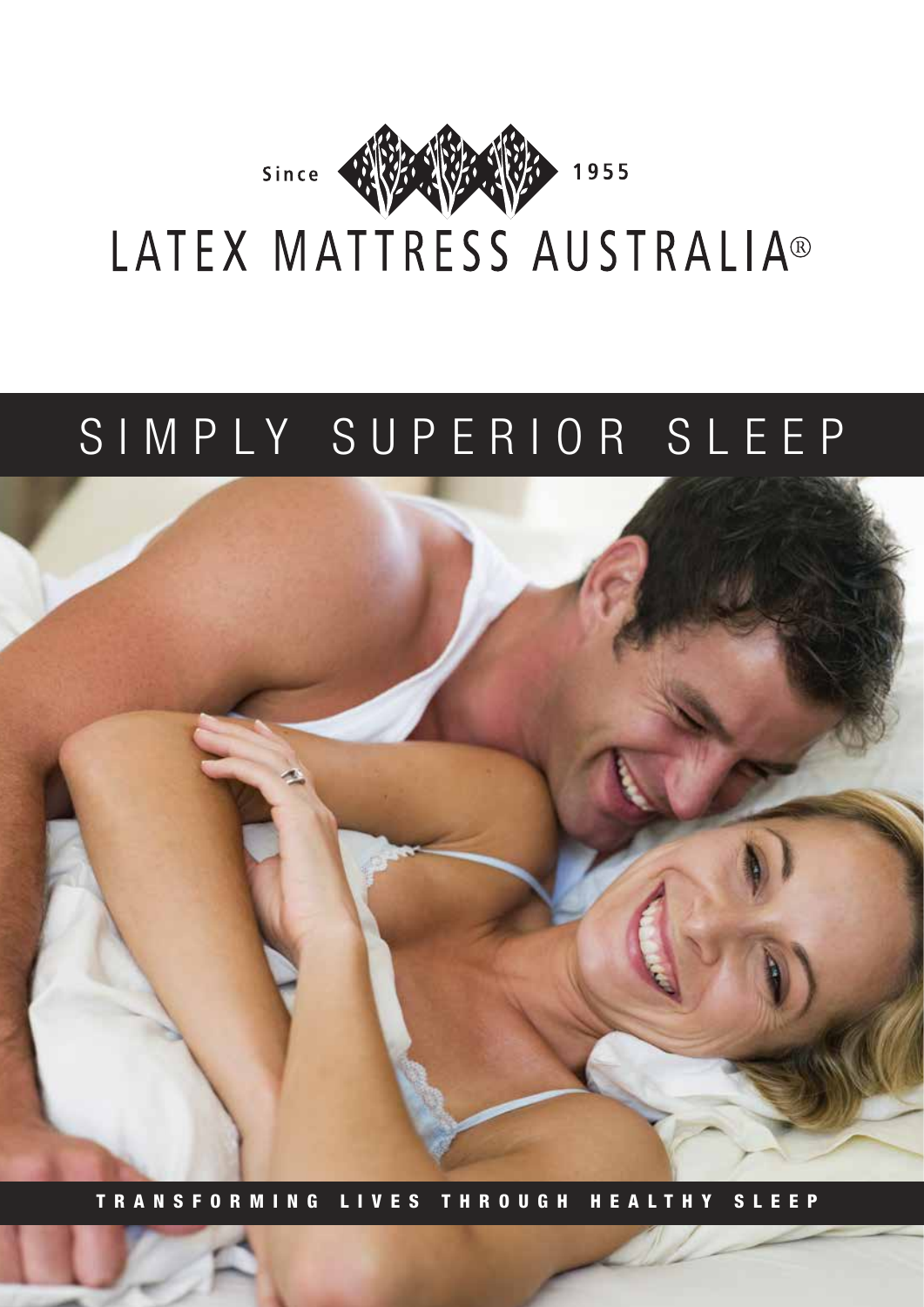









# **OUR COMPANY**

Latex Mattress Australia is a family owned business that has been established for over 60 years. Latex Mattress Australia embodies first class product quality with a 21-year product guarantee, the highest mattress guarantee in Australia. With an unwavering commitment to providing supreme comfort and support, Latex Mattress Australia has provided Simply Superior Sleep to tens of thousands of customers since 1955.

Latex Mattress Australia is the leading latex mattress specialist manufacturer and retailer in Australia, and has the highest independently rated, 100% pure and natural latex mattresses available in Australia. Our customers demand the highest quality, safest, and most durable mattresses to provide them with the healthiest and most rejuvenating sleep.

Latex Mattress Australia has a small boutique range of mattress options, defining the 'handcrafted luxury latex mattress'. Each mattress is bespoke crafted in our manufacturing facility in Brisbane Queensland, using safe and natural chemical free materials. Our products carry the Australian Made & Owned license certification, and are environmentally friendly.

### **TRANSFORMING LIVES THROUGH HEALTHY SLEEP.**



100% pure & natural latex Supreme comfort &



support



Chemical free, safe & durable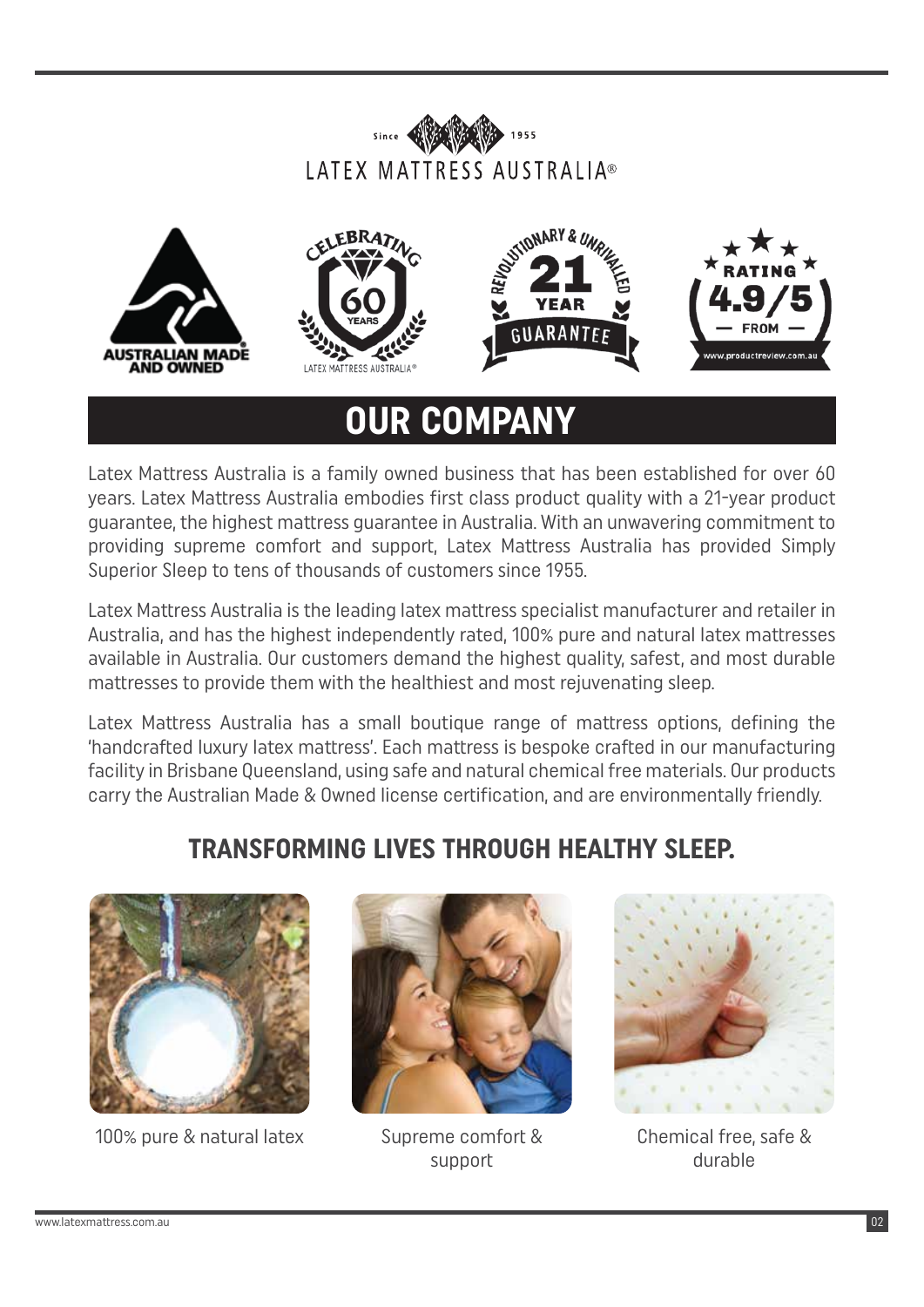# **PURE SUPPORT**



#### **THE PERFECT COMBINATION OF COMFORT AND SUPPORT ENCASED IN A NATURAL BAMBOO COVER.**

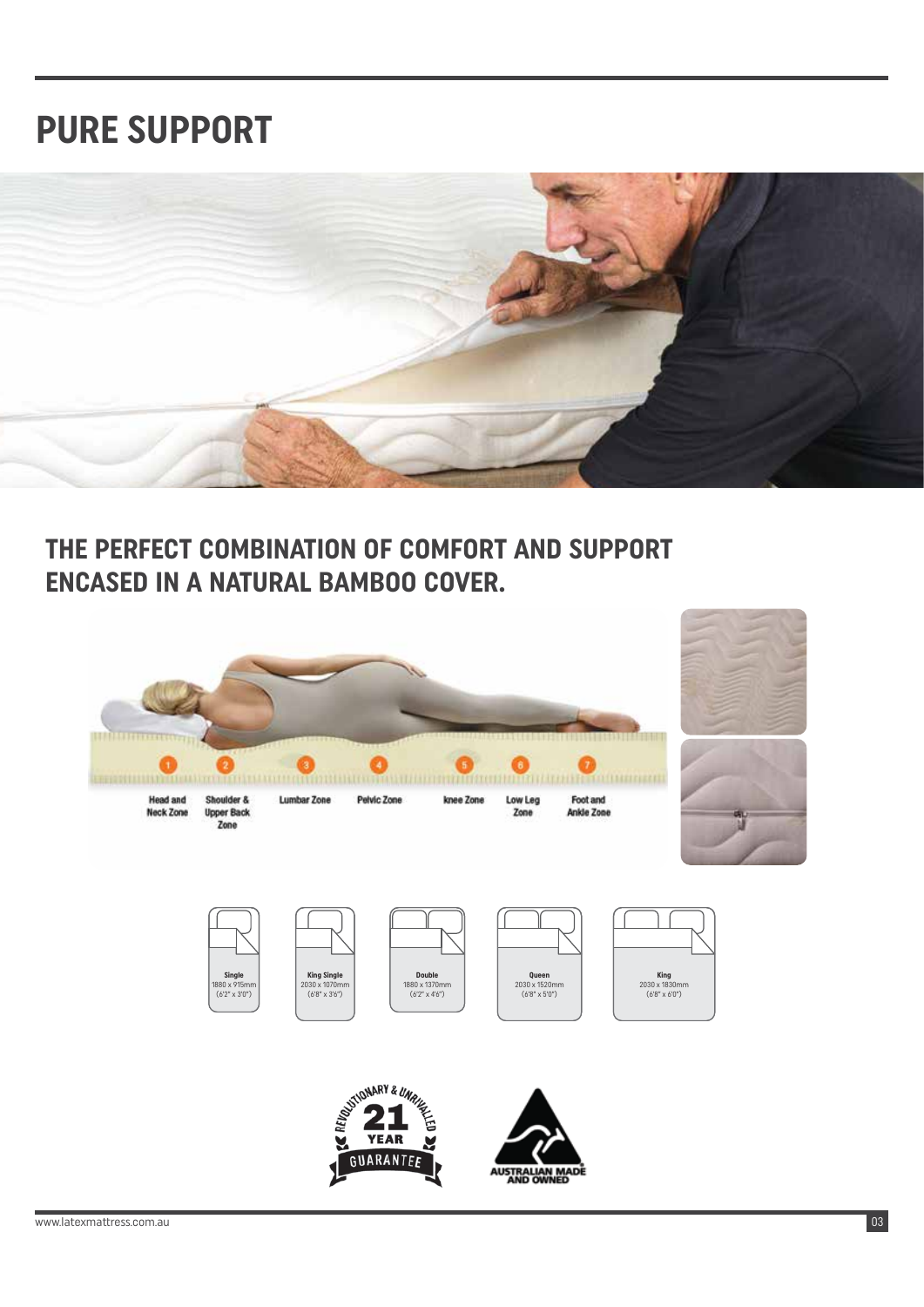### **PURE LUXURY**



#### **THE ULTIMATE LUXURY IS A COSY CASHMERE COVER.**















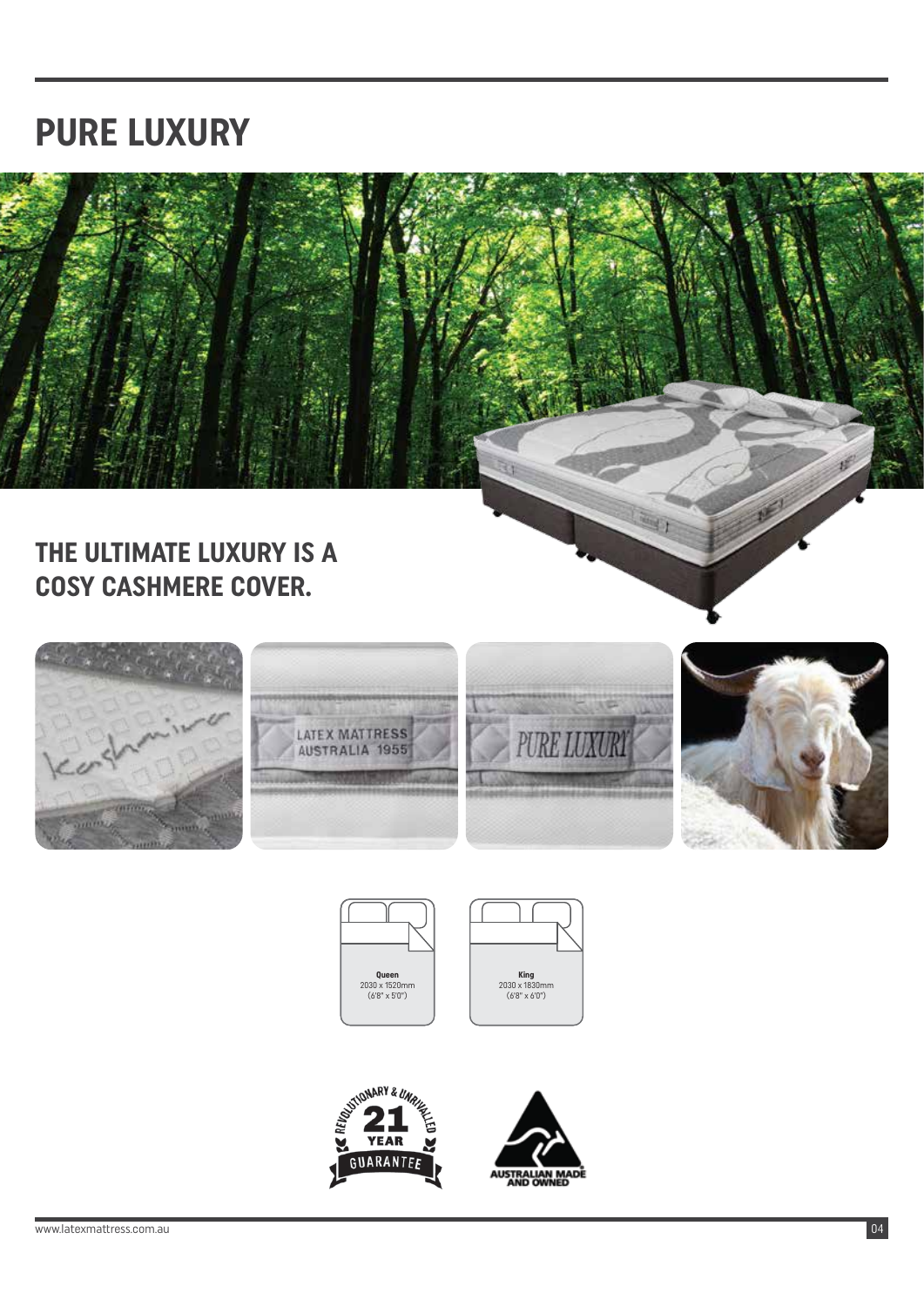### **PURE COMFORT**



#### **SUPREME COMFORT ENCASED IN THE ESSENCE OF THE EUCALYPTUS TREE.**



| Single<br>1880 x 915mm<br>$(6'2'' \times 3'0'')$ |  |
|--------------------------------------------------|--|











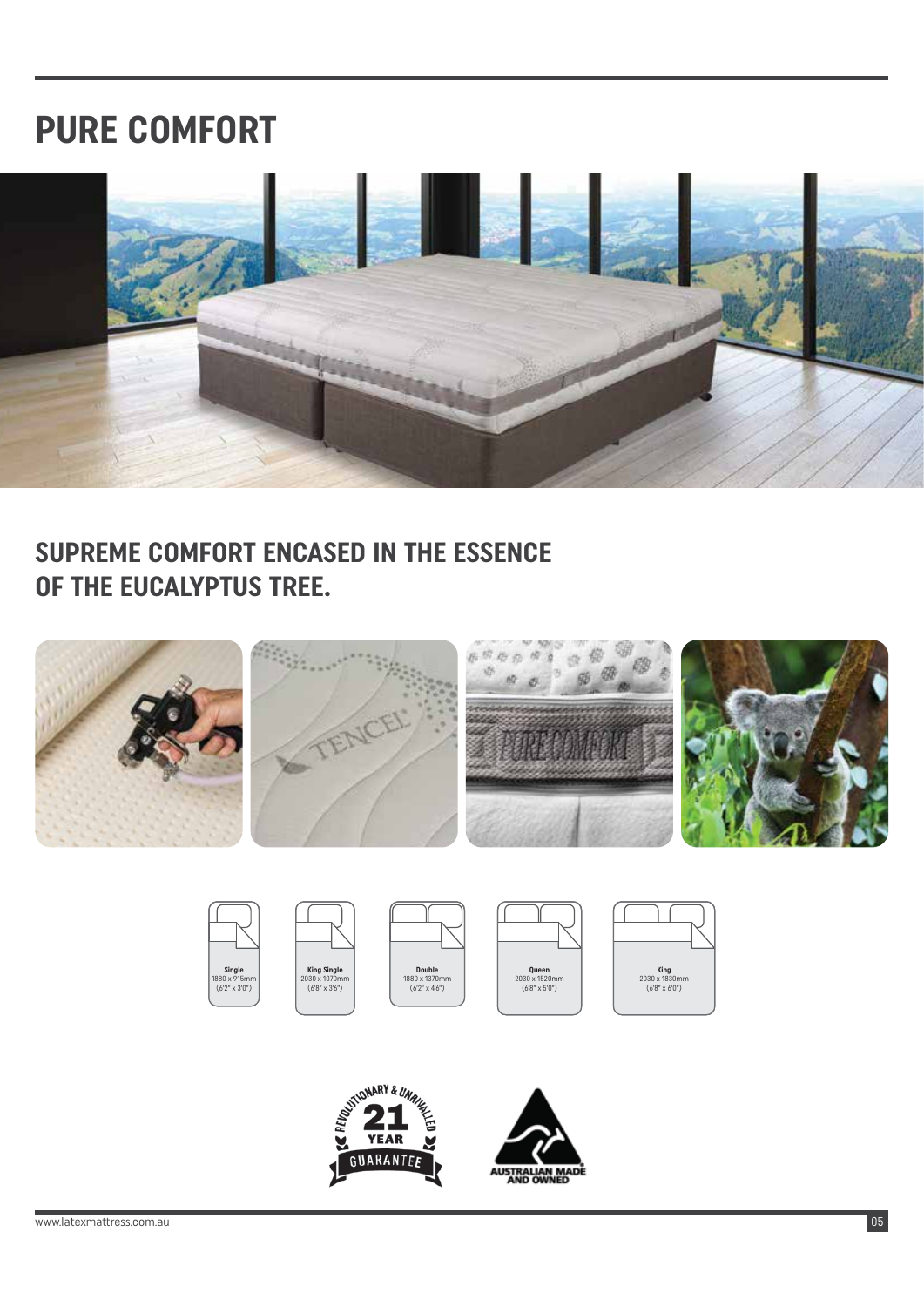# **PURE INDULGENCE**



#### **HANDCRAFTED TO PERFECTION FROM THE FINEST SILK FOR ENDURING QUALITY.**









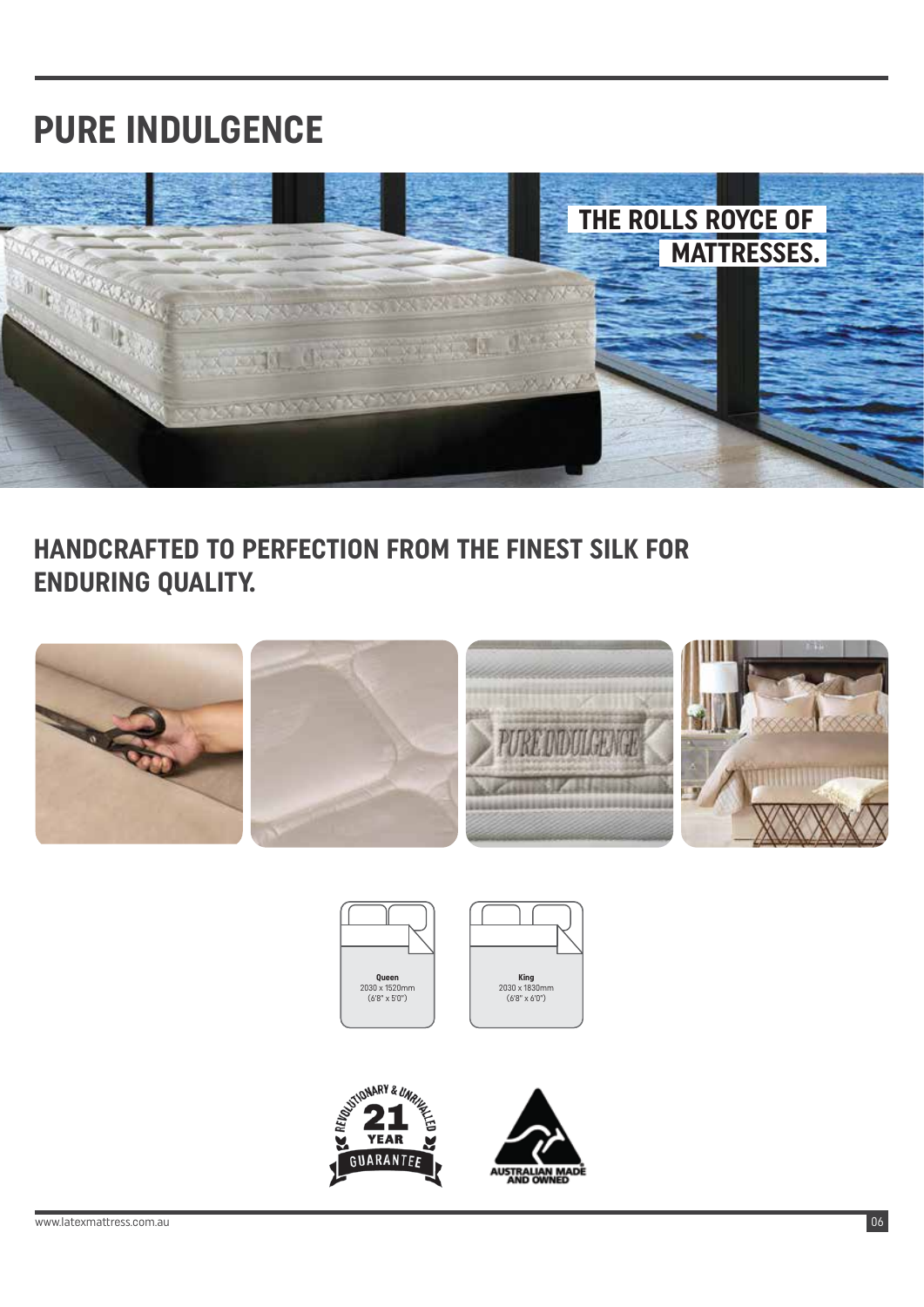### **LATEX PILLOWS**









**ONE OF LIFE'S LITTLE** 

**100% PURE & NATURAL LATEX.**



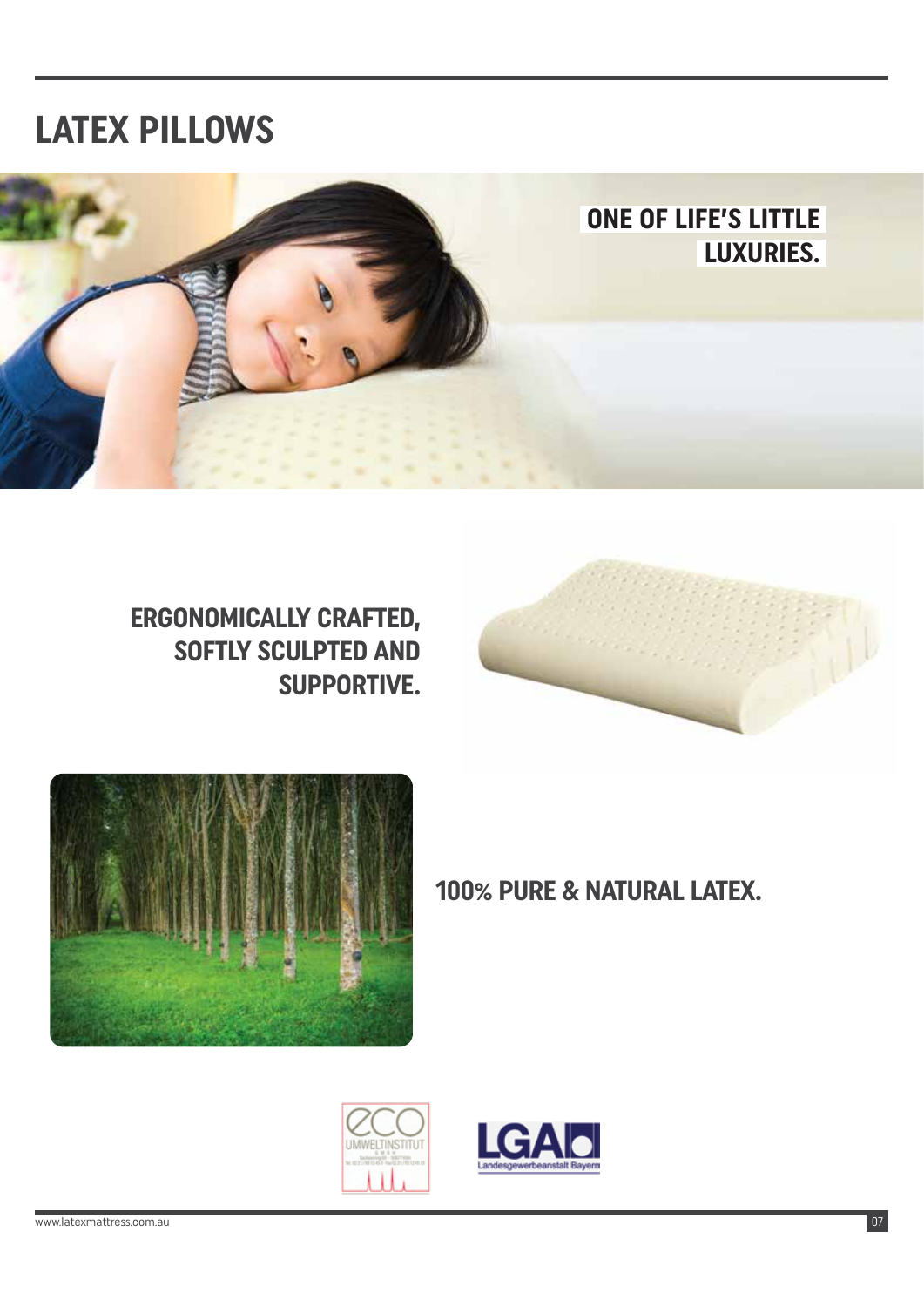## **LATEX MATTRESSES FOR BABIES AND CHILDREN**





The healthiest choice for your child. The healthiest choice for your child.



eucalyptus tree.

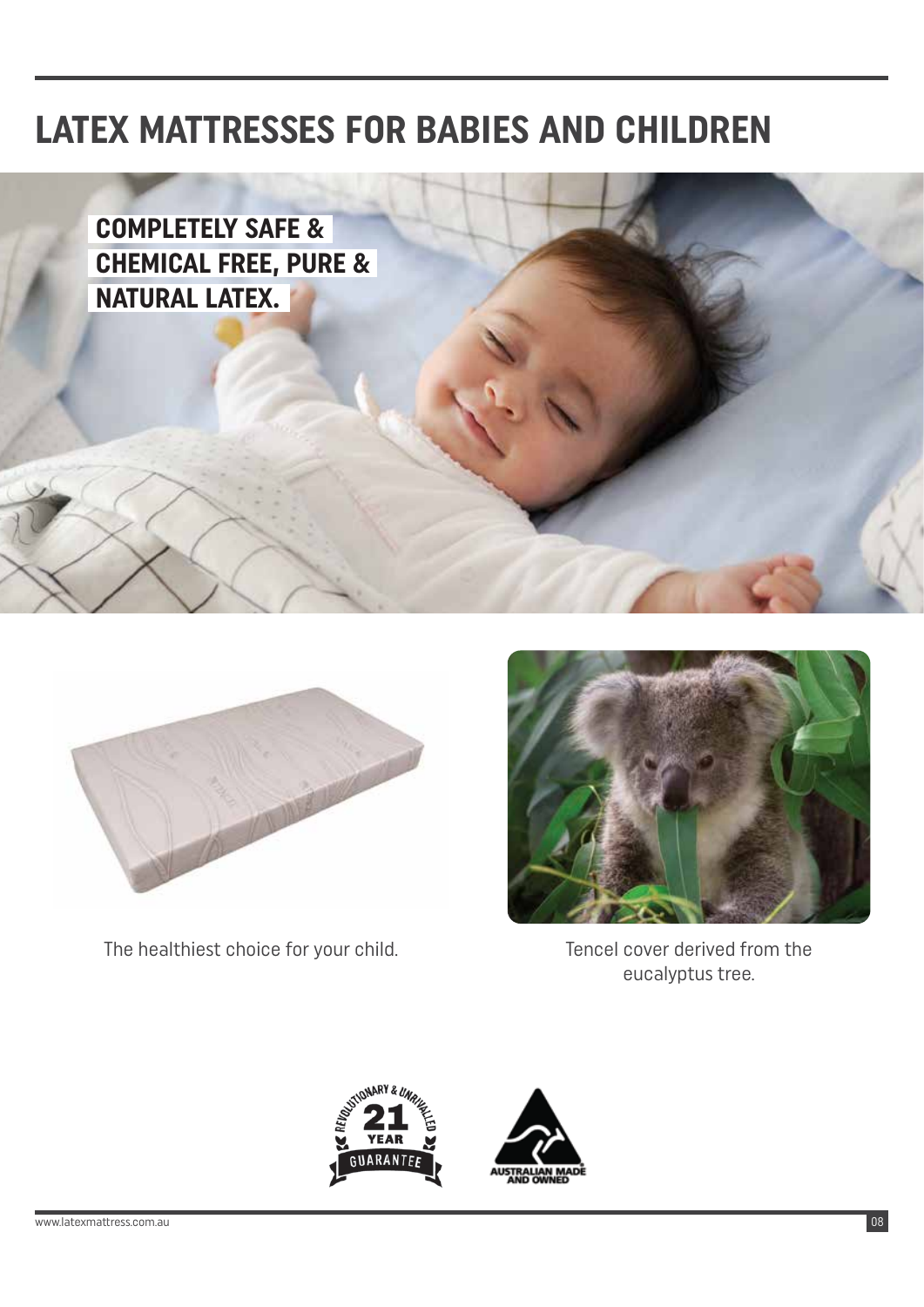# **LATEX TOPPERS**





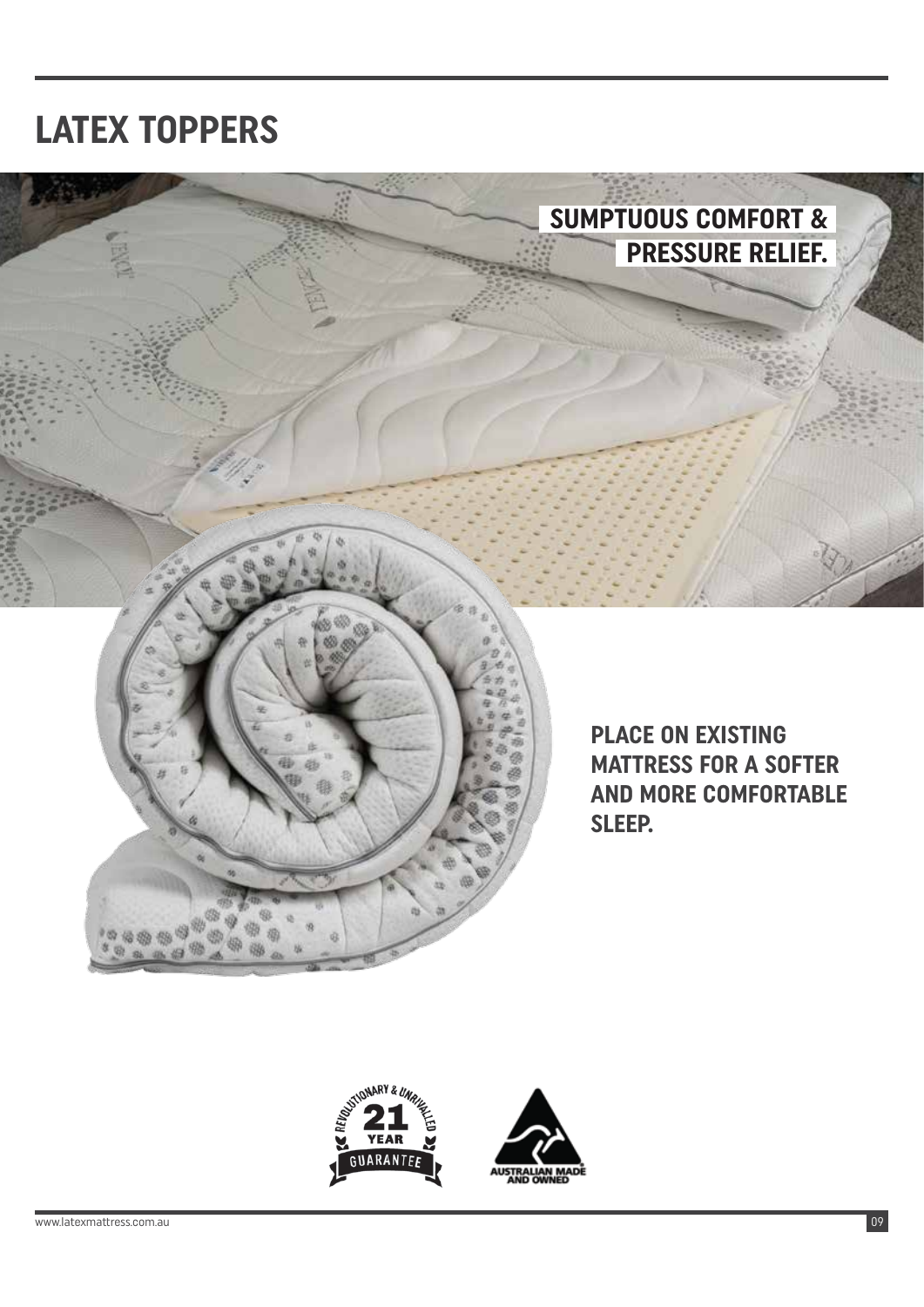



#### **PROVIDES CORRECT SPINAL ALIGNMENT**

**ELIMINATES PRESSURE POINTS**

**MINIMISES PARTNER DISTURBANCE**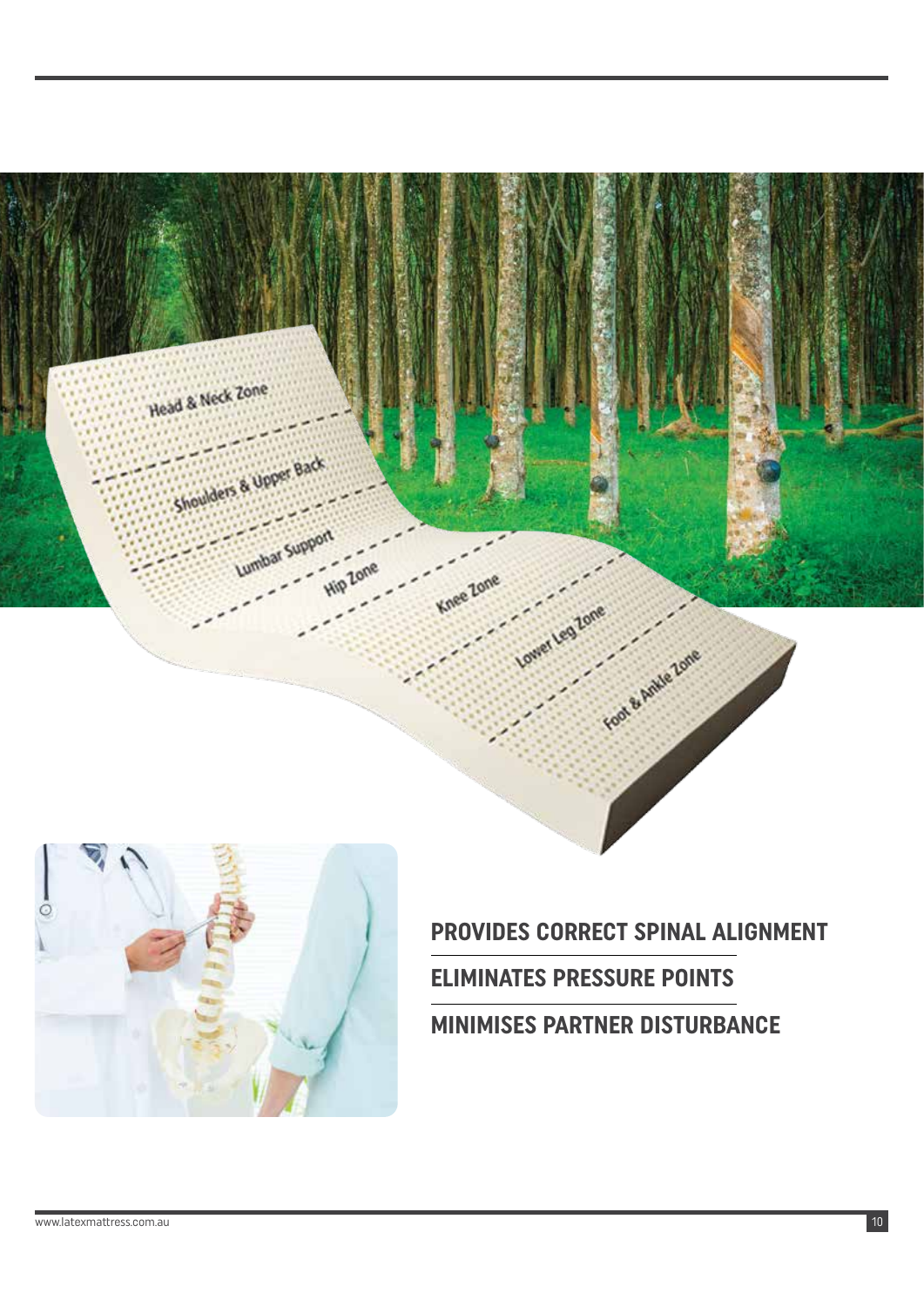

# **Rated 4.9 out of 5 stars**

### **Australia's #1 Independently Rated Latex Mattress**





Dr Adam East

"I sleep on a mattress from Latex Mattress Australia and I find it wonderful. Latex Mattress Australia are ethical, and they only put pure latex in their mattresses". **Dr Neal Rennie, Chiropractor, Brisbane.** 

"I have slept on a latex mattress from Latex Mattress Australia for over 25 years and I have been recommending their mattresses to my patients for the same amount of time." **Dr Adam East, Chiropractor, Brisbane.** 

"In the mornings we feel very rejuvenated: no back or pressure point issues at all. Our mattress is exceptionally well made, here in Australia, from natural materials, and I anticipate it having a greatly extended lifespan." **MSP, Brisbane** 

"The mattress itself met all of our requirements - from health to comfort and back support for both myself and my husband." **Michelle, Sydney** 

"I've never slept on a latex mattress before and it's been a revelation. The first morning I woke without back pain and I haven't looked back since then." **Gabrielle, D, Melbourne**

"We purchased this for our child who is very sensitive to smells & chemicals. The mattress is excellent quality and extremely comfortable." **Bel, Sydney**